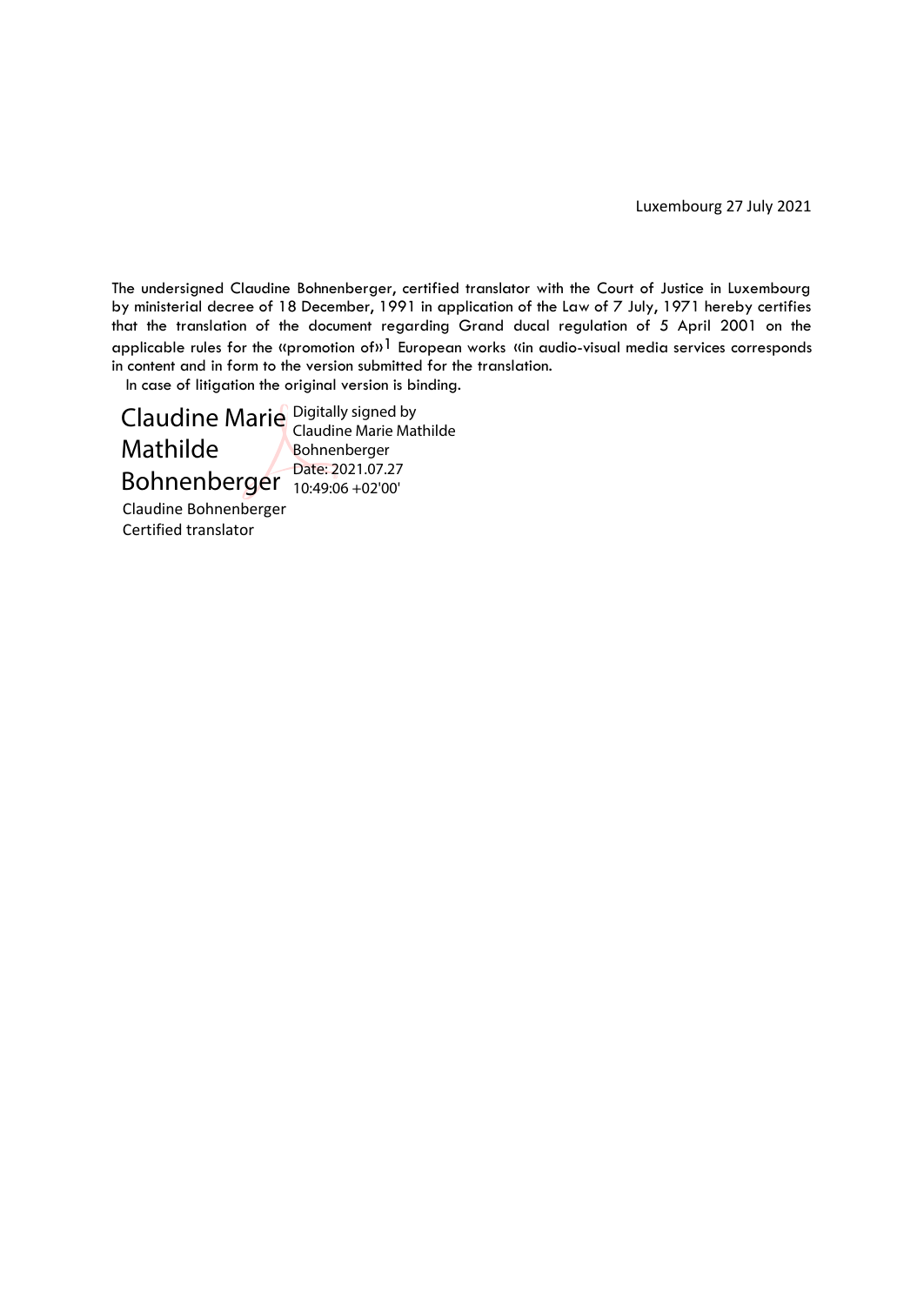#### **, Grand ducal regulation of 5 April 2001 on the applicable rules for the «promotion of» <sup>1</sup>European works «in audio-visual media services » 1 2**

(Memorial A - 42 of 17 April 2001, p. 934; dir. 97/36/CE; 89/352/CEE; Published again in Memorial A - 88 of 1 August 2001, p. 1806) amended by:

Grand ducal regulation of 17 December 2010 (Memorial A - 241 of 24 December 2010, p. 4037; dir. 2007/65/CE)

Grand ducal regulation of 26 February 2021 (Memorial A - 175 of 8 March 2021)

Grand ducal regulation of 15 July 2021 (Memorial A - 555 of 23 July 2021).

# **Coordinated text of 23 July 2021**

*applicable as of 27 July 2021*

*(Grand ducal regulation of 17 December 2010)*

# **«Art. 1. Scope**

The present grand ducal regulation does not apply to local television services that are not part of a national network, nor to television services exclusively dedicated to tele-shopping or self-promotion.»

### **Art. 2. Definitions**

(1) For the present regulation, European works shall mean:

- a) works originating from Member states of the European Economic Area ;
- b) works originating from third countries, but that are part of the European convention on transborder television of the European Council and meeting the conditions of paragraph (2) below; and

*(Grand ducal regulation of 17 December 2010)*

«c) works co-produced under agreements on the audio-visual sector signed by the European Union and third countries meeting the conditions defined in each of these agreements.»

Works referred to under letters b) and c) above are only considered as European works if works of the Member states of the European Economic Area are not subject to discriminatory measures in the relevant countries.

(2) Works referred to under paragraph (1) letters a) and b) are works produced essentially with authors and staff residing in one or more States referred to under the relevant letters and meeting one of the three following conditions:

- a) They are produced by one or more producers established in one or more of these States; or
- b) The production of these works is supervised and actually controlled by one or more producers established in one or more of these States; or
- c) There is a majority contribution by co-producers of these States in the total costs of the co-production and the latter is not controlled by one or more producers established outside one or more of these States.
- *(3)* (...) *(repealed by the grand ducal regulation of 17 December 2010)*

(4) Works that are not European works within the meaning of paragraph (1) but that are produced under bilateral or multilateral co-production agreements signed between Member states and third countries are deemed to be European works if the co-producers established in these Member states have a majority participation in the total costs of the production and provided the production is not controlled by one or more producers located outside the territory of these Member states.

*(5)* (...) *(repealed by the grand ducal regulation of 17 December 201o)*

 <sup>1</sup> As amended by the grand ducal regulation of 17 December 2010.

<sup>2</sup> Legal basis: Law of 27 July 1991 on electronic media.